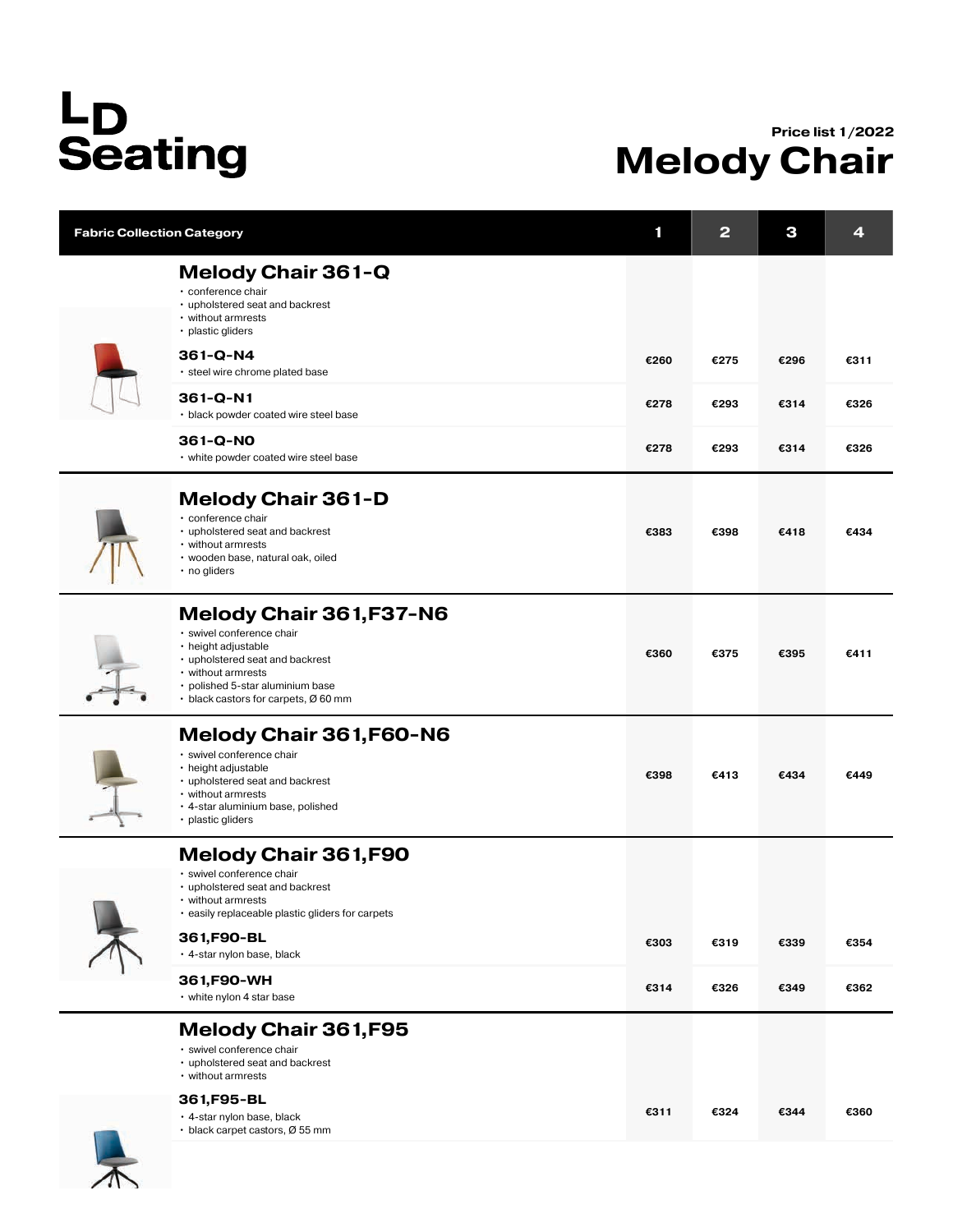

| 361.F95-WH                                                                               |      |      |      |      |
|------------------------------------------------------------------------------------------|------|------|------|------|
| $\cdot$ white nylon 4 star base<br>$\cdot$ white rubber castors for hard floors, Ø 55 mm | €332 | €344 | €365 | €380 |